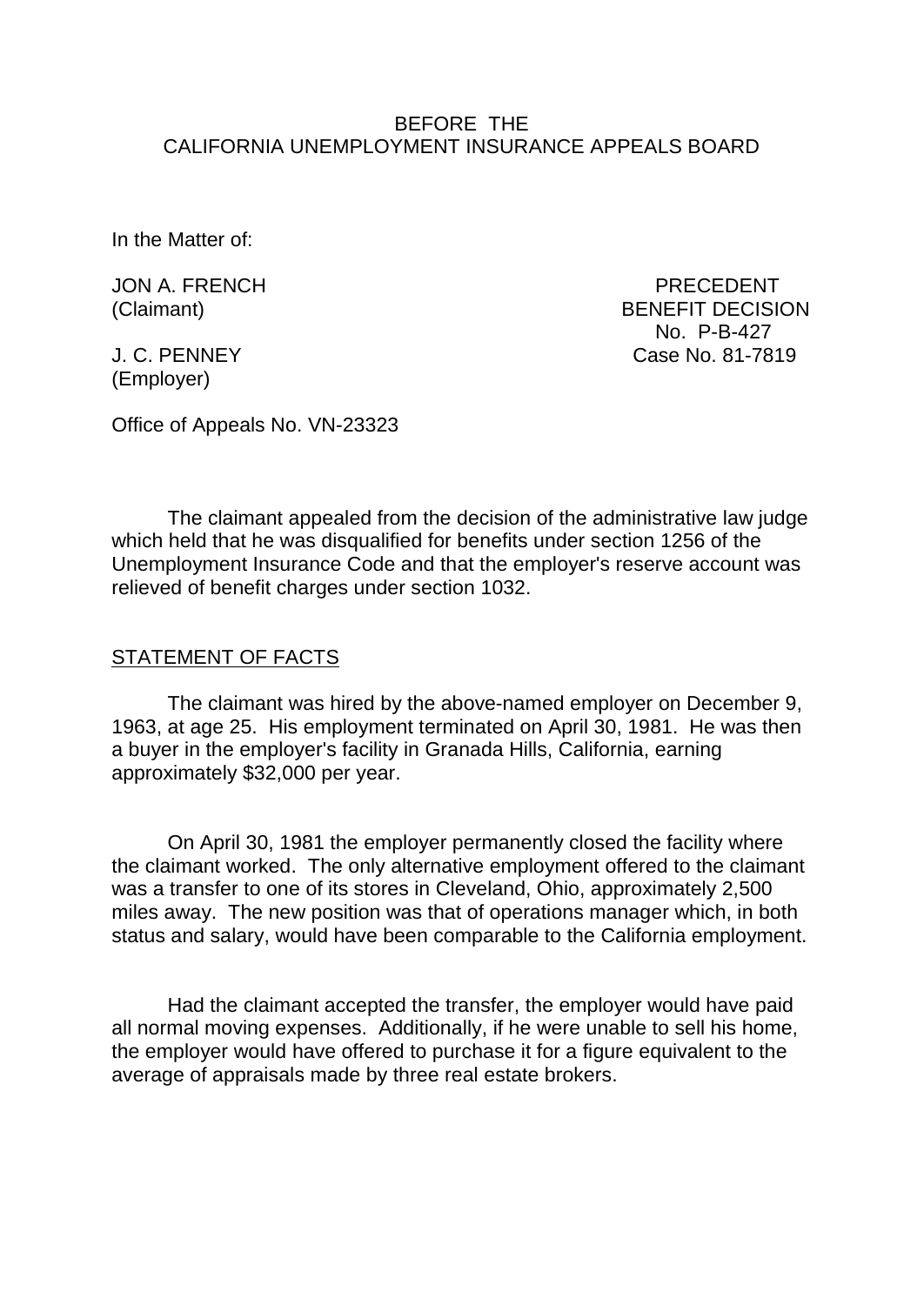The claimant discussed the transfer offer with his wife, as well as with his son and daughter who were high school students. All four agreed that they did not wish to move to Cleveland.

According to the claimant, the family would not have objected to relocating to another part of California, or even to one of the other western states. He testified that they are committed to the western lifestyle and could not readily adjust to such a different environment as Cleveland.

At the time of hire in 1963, the claimant stated on the employment application, in response to printed questions, that he was willing to work anywhere in the United States. The application form did not specify if a one-time relocation in order to be hired was intended, or whether it meant that the claimant was agreeing to relocate from time to time as long as he was employed. The employer witness testified that willingness to relocate was considered an ongoing part of the contract of hire. The claimant argues that he was fully amenable to relocating in the earlier phases of his employment but does not believe that at age 43, with a wife and two teenage children, he should be subject to the same obligations as when hired at the age of 25.

# REASONS FOR DECISION

Section 1256 of the California Unemployment Insurance Code provides that an individual is disqualified for benefits, and sections 1030 and 1032 of the code provide that the employer's reserve account may be relieved of benefit charges, if the claimant left his most recent work voluntarily without good cause.

This Board held in Appeals Board Decision No. P-B-27 that there is good cause for the voluntary leaving of work where the facts disclose a real, substantial, and compelling reason of such nature as would cause a reasonable person genuinely desirous of retaining employment to take similar action.

The question to be resolved in this case is whether under the original agreement of hire the claimant had a continuing obligation to transfer to other areas, even ones at great distances, in order to preserve his employment. The employer contends that he did.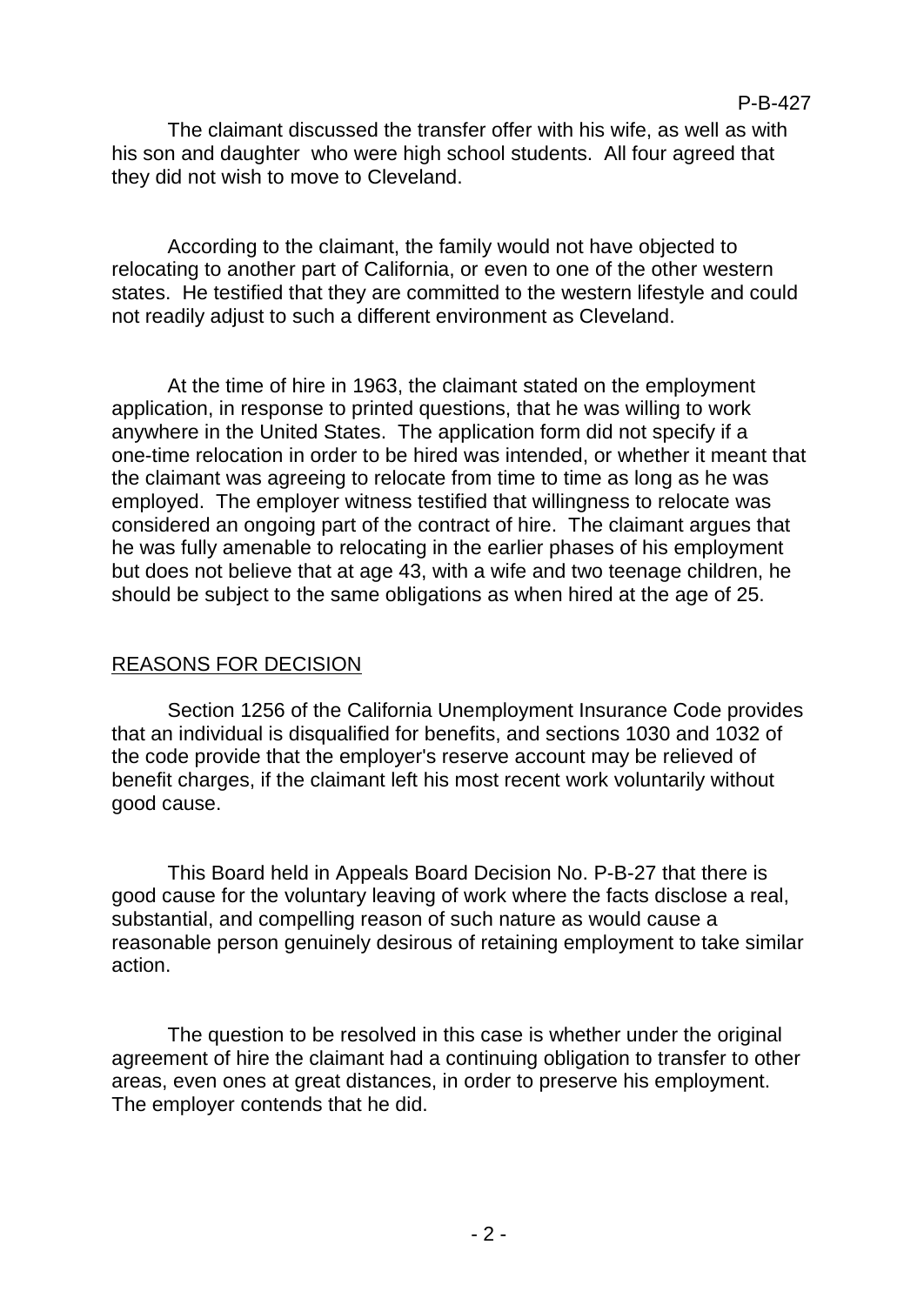The claimant argues that the willingness to relocate he expressed on a 1963 employment application should not bind him permanently and irrevocably to accept transfers at the employer's option regardless of changed circumstances. We agree.

There have been no precedent decisions by this Board up to the present relating to the specific question of job transfers of such great distance that the claimant must relocate. We have, however, considered situations where the transfer would create problems in commuting to work.

In Appeals Board Decision No. P-B-232 there was a reduction in force at the claimant's office, which was within walking distance of her home. The employer offered to transfer her to a similar job, at the same pay, at an office 24 miles from her home. She would have had to use public transportation, spending about three hours a day riding buses, at substantial expense. The claimant was divorced and had a child three years of age. Her mother had cared for the child while the claimant worked, but could not have done so if the claimant had accepted the transfer. The claimant would have had to employ a baby sitter at additional expense. She therefore declined transfer. This Board held the leaving was with good cause.

A transfer that requires relocating has a much greater impact than one that merely makes commuting more difficult. It affects not only the claimant but, as in the case at hand, an entire family, which would be uprooted and required to adjust to a new environment.

The claimant was not unreasonable. He was willing to accept a transfer to any part of California, or even to another western state. But he and his family felt that it would be asking too much of them to move 2,500 miles to a very different environment. In our judgment these reasons were serious and compelling, not trivial or frivolous.

If, as was held in Appeals Board Decision No. P-B-232, a worker who declines a job transfer that would cause difficult commuting quits with good cause, it would seem a logical extension of that rationale to find good cause in the case of the present claimant. Surely there must be a rule of reason with respect to what a worker is required to do in order to remain employed. In declining the transfer to Cleveland, the claimant acted as a reasonable person.